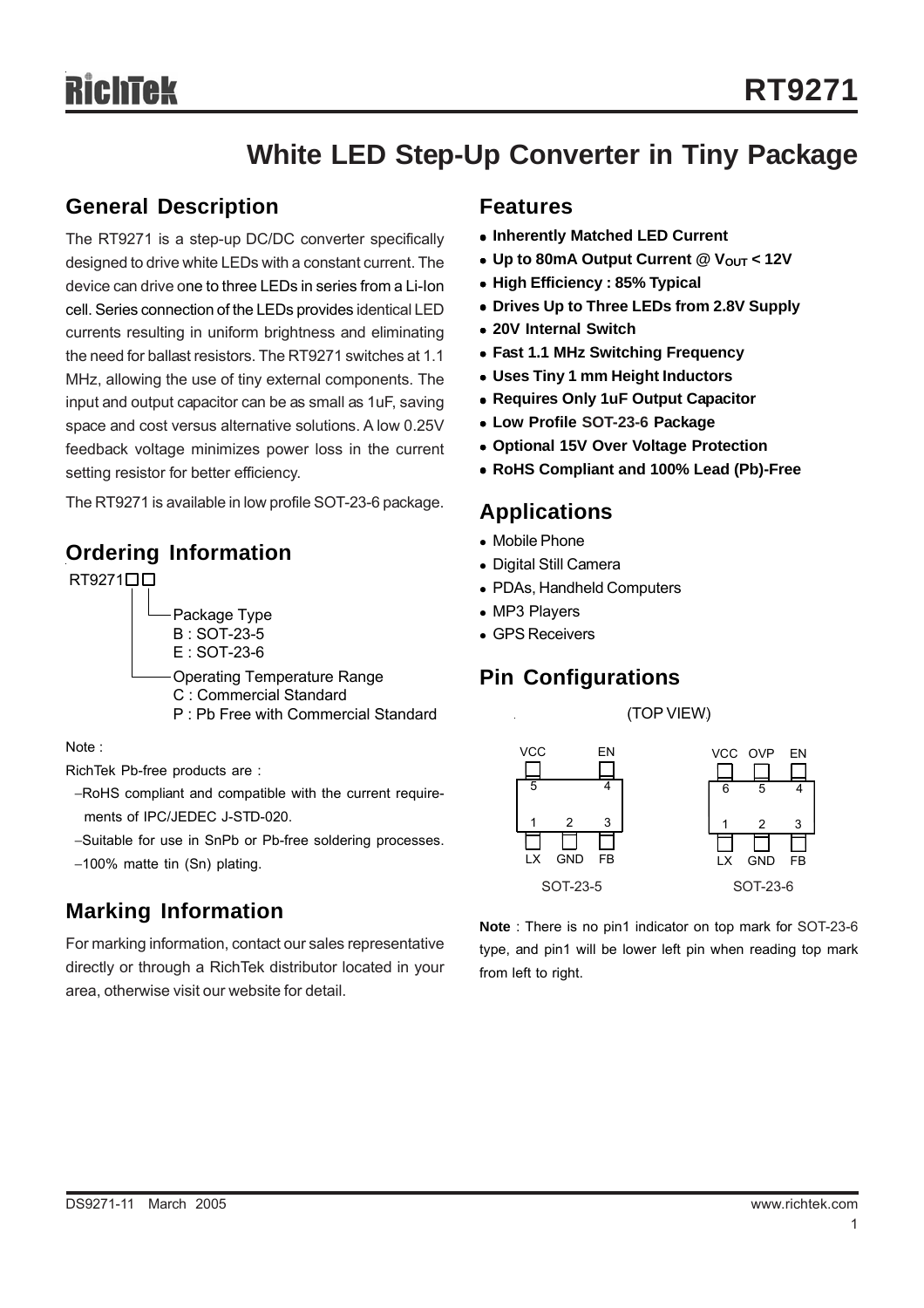## **Typical AppIication Circuit**



Figure 1. RT9271 Drivers 1 WLED Application Circuit



Figure 2. RT9271 Drivers 2 Series WLEDs Application Circuit



Figure 3. RT9271 Drivers 3 Series WLEDs Application Circuit

Note : 1. D1 is Schottky diode (SS0520).

- 2. D2 ~ D4 are the WLED (HT-S91CW-DT) of HARVATEK.
- 3. LX is the SH4018 series of ABC TAIWAN ELECTRONICS CORP.

### **Recommended Circuits for Driving LEDs**

Figure 1 to Figure 3 illustrates the recommended application circuits for driving white LEDs. The series connected LEDs are driven with identical current to emit uniform luminescence, and the 250mV low reference voltage can minimize the efficiency loss across the current-sensing resistor. The recommended current setting for driving white LEDs is 10mA to 20mA, and the dimming control can be implemented by toggling EN pin with 60Hz to 1kHz PWM clock. Please refer to application notes for guidance of component selection and board layout.

2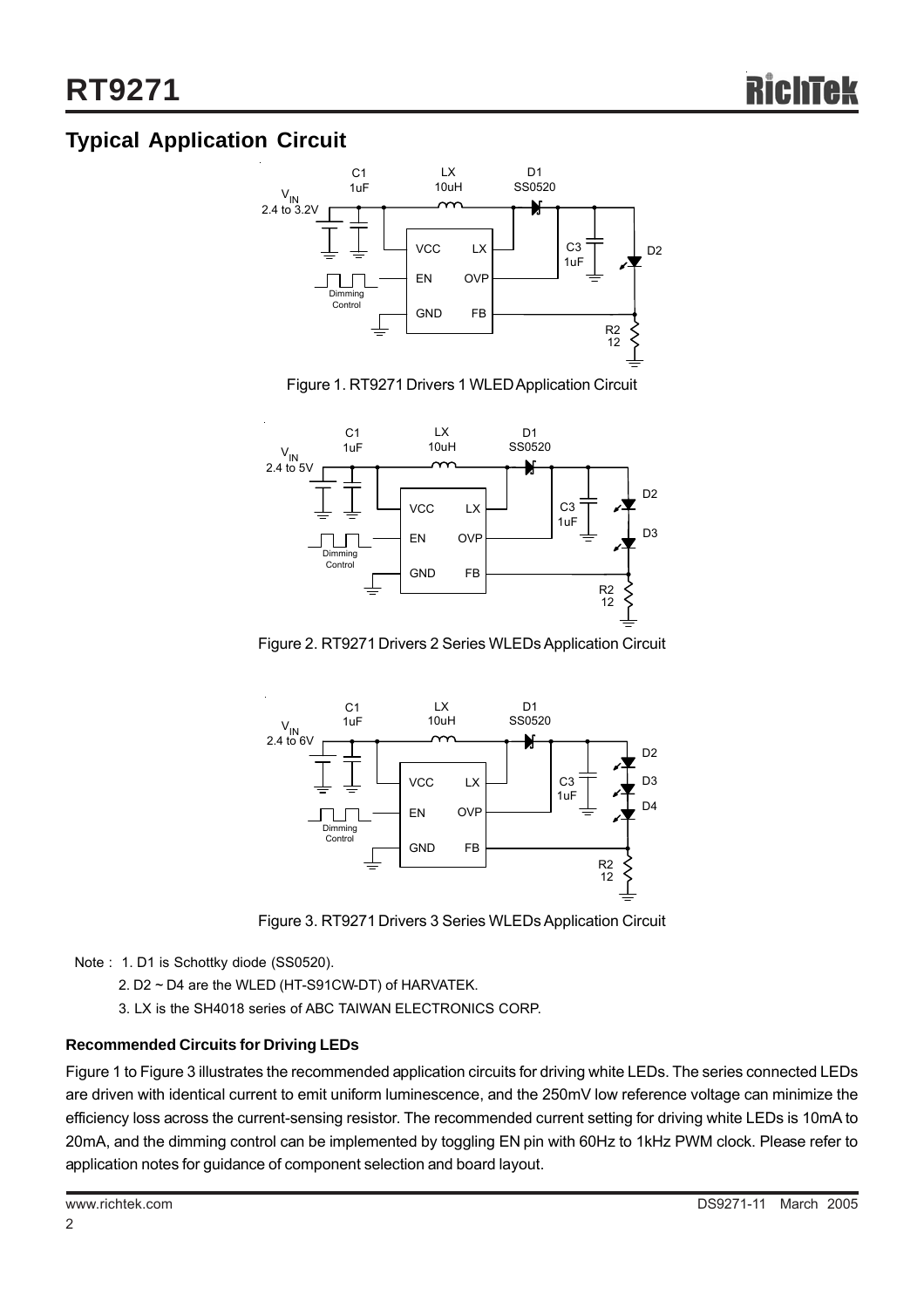## **Functional Pin Description**

| Pin No. |       |            |                                                                                                                                                                                   |  |
|---------|-------|------------|-----------------------------------------------------------------------------------------------------------------------------------------------------------------------------------|--|
| $-XB$   | $-XE$ |            | <b>Pin Name Pin Function</b>                                                                                                                                                      |  |
|         |       | LX.        | Switch Pin. Connect inductor/diode here. Minimize trace area at this pin to reduce EMI.                                                                                           |  |
| 2       | 2     | <b>GND</b> | Ground Pin. Connect directly to local ground plane.                                                                                                                               |  |
| 3       | 3     | FB.        | Feedback Pin. Reference voltage is 0.25V. Connect cathode of lowest LED and resistor<br>here. Calculate resistor value according to the formula: $R_{FB} = 0.25/l_{LED}$          |  |
| 4       | 4     | EN         | Chip Enable Pin. Connect to 1.4V or higher to enable device, 0.4V or less to disable<br>device.                                                                                   |  |
|         | 5     | <b>OVP</b> | Over Voltage Protection Pin. Voltage sensing input to trigger the function of over voltage<br>protection, the trip point is 15.5V. Leave it unconnected to disable this function. |  |
| 5       | 6     | <b>VCC</b> | Input Voltage Pin. Must be locally bypass with 1uF capacitor to GND.                                                                                                              |  |

## **Function Block Diagram**



### **Operation**

The RT9271 is a constant frequency step-up converter with an internal switch. For excellent line and load regulation, the current mode control is adopted. The operations of RT9271 can be understood from block diagram clearly. The oscillator triggers the SET input of SR latch to turn on the power switch M1 at the start of each cycle. A current sense voltage sum with a stabilizing ramp is connected to the positive terminal of the PWM comparator A2. When this voltage exceeds the output voltage of the error amplifier A1, the SR latch is reset to turn off the power switch till next cycle starts. The output voltage of the error amplifier A1 is amplified from the difference between the reference voltage 0.25V and the feedback voltage. In this manner, if the error amplifiers voltage increases, more current is delivered to the output; if it decreases, less current is delivered. A 15.5V Zener diode connects from OVP pin to FB pin internally to provide an optional protection function which prevents LX pin from over-voltage damage. Especially when the case of the feedback loop broken due to component wear-out or improper connection occurs. The behavior of OVP is to clamp the output voltage to 15.5V typically. This function is suitable for the applications while driving white LEDs less than 4 in series.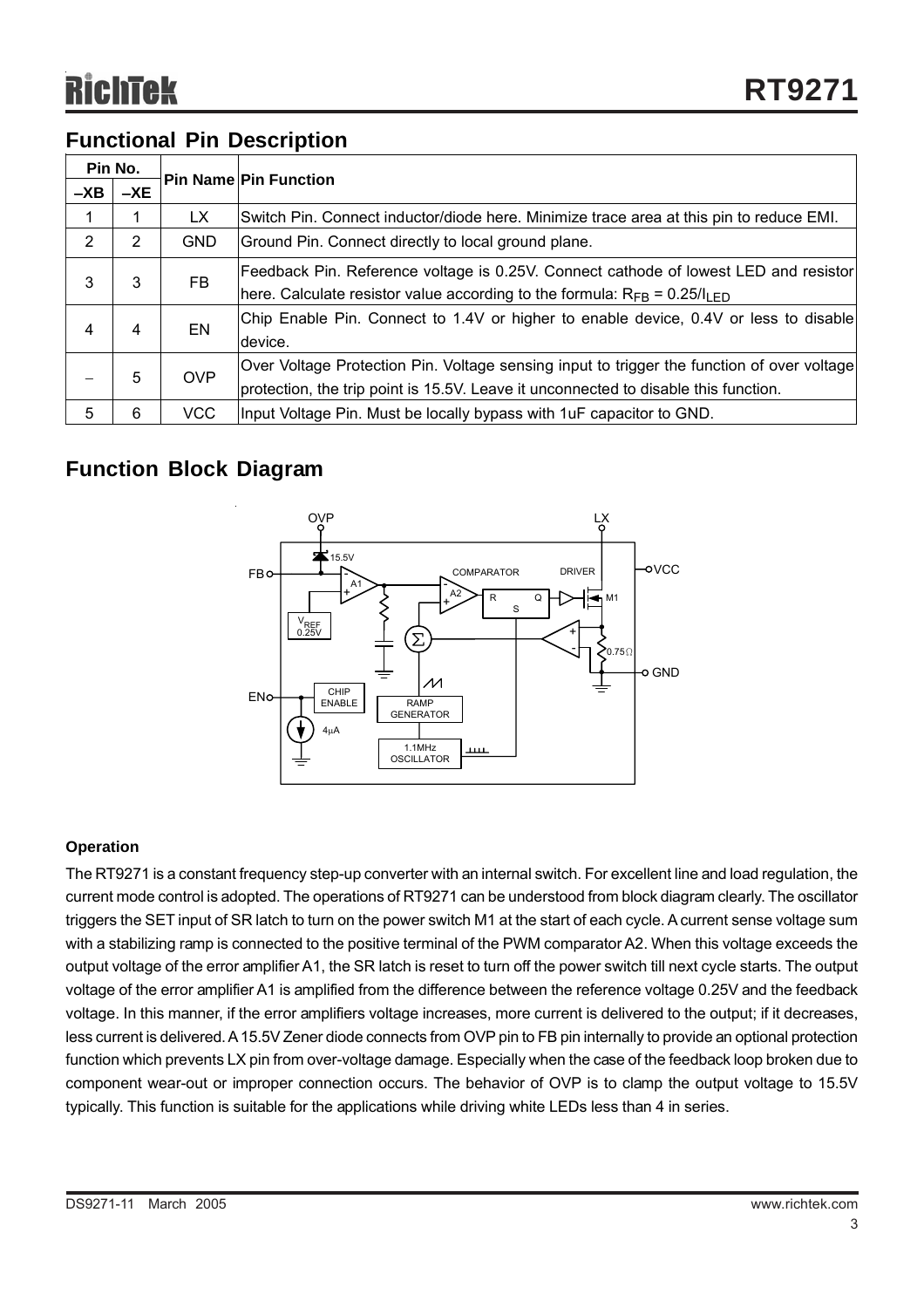## **Absolute Maximum Ratings** (Note 1)

| • Power Dissipation, $P_D @ T_A = 25^{\circ}C$ |  |
|------------------------------------------------|--|
|                                                |  |
| • Package Thermal Resistance (Note 4)          |  |
|                                                |  |
|                                                |  |
|                                                |  |
|                                                |  |
| • ESD Susceptibility (Note 2)                  |  |
|                                                |  |
|                                                |  |
|                                                |  |

## **Recommended Operating Conditions** (Note 3)

| • Supply Voltage, $V_{CC}$ ----  | $2.4V$ to 6V                |
|----------------------------------|-----------------------------|
| • Junction Temperature Range --- | ------------ –40°C to 125°C |

## **Electrical Characteristics**

| <b>Parameter</b>               | <b>Symbol</b>     | <b>Test Condition</b>                       | Min   | <b>Typ</b> | Max                                 | <b>Units</b> |
|--------------------------------|-------------------|---------------------------------------------|-------|------------|-------------------------------------|--------------|
| <b>System Supply Input</b>     |                   |                                             |       |            |                                     |              |
| Under Voltage Lock Out         | <b>UVLO</b>       |                                             | 1.8   | 2.2        | 2.3                                 | $\vee$       |
| Maximum Output Voltage         |                   |                                             | --    | --         | 20                                  | V            |
| <b>Supply Current</b>          | ICC1              | V <sub>CC</sub> =6V, Continuously Switching | --    |            | 2                                   | mA           |
| Quiescent Current              | $_{\text{ICC2}}$  | V <sub>CC</sub> =6V, FB=1.3V, No Switching  | 50    | 90         | 120                                 | μA           |
| <b>Shut Down Current</b>       | I <sub>CC3</sub>  | V <sub>CC</sub> =6V, V <sub>EN</sub> <0.4V  | --    | 0.1        | 1                                   | μA           |
| <b>Oscillator</b>              |                   |                                             |       |            |                                     |              |
| <b>Operation Frequency</b>     | Fosc              |                                             | 0.9   | 1.1        | 1.3                                 | <b>MHz</b>   |
| Maximum Duty Cycle             | Dmax              |                                             | 85    | 90         |                                     | %            |
| <b>Reference Voltage</b>       |                   |                                             |       |            |                                     |              |
| Feedback Voltage               | $V_{FB}$          |                                             | 0.237 | 0.25       | 0.263                               | V            |
| <b>MOSFET</b>                  |                   |                                             |       |            |                                     |              |
| On Resistance of MOSFET        | Rds(on)           |                                             | 0.5   | 0.75       | 1.0                                 | $\Omega$     |
| <b>Current Limit</b>           | I <sub>max1</sub> | Normal Operation                            | 800   | 900        | 1000                                | mA           |
| <b>Current Limit</b>           | I <sub>max2</sub> | Start up Condition                          | 500   | 625        | 750                                 | mA           |
| <b>Control and Protection</b>  |                   |                                             |       |            |                                     |              |
| <b>Shut Down Voltage</b>       | $V_{EN1}$         |                                             | 0.4   | 0.8        | $\hspace{0.05cm}$ $\hspace{0.05cm}$ | V            |
| Enable Voltage                 | $V_{EN2}$         |                                             | --    | 0.8        | 1.4                                 | $\vee$       |
| <b>EN Pin Pull Low Current</b> | <b>IEN</b>        |                                             |       | 4          | 6                                   | μA           |
| OVP Threshold (Note 5)         | <b>OVP</b>        |                                             | 14.5  | 15.5       | 20.0                                | V            |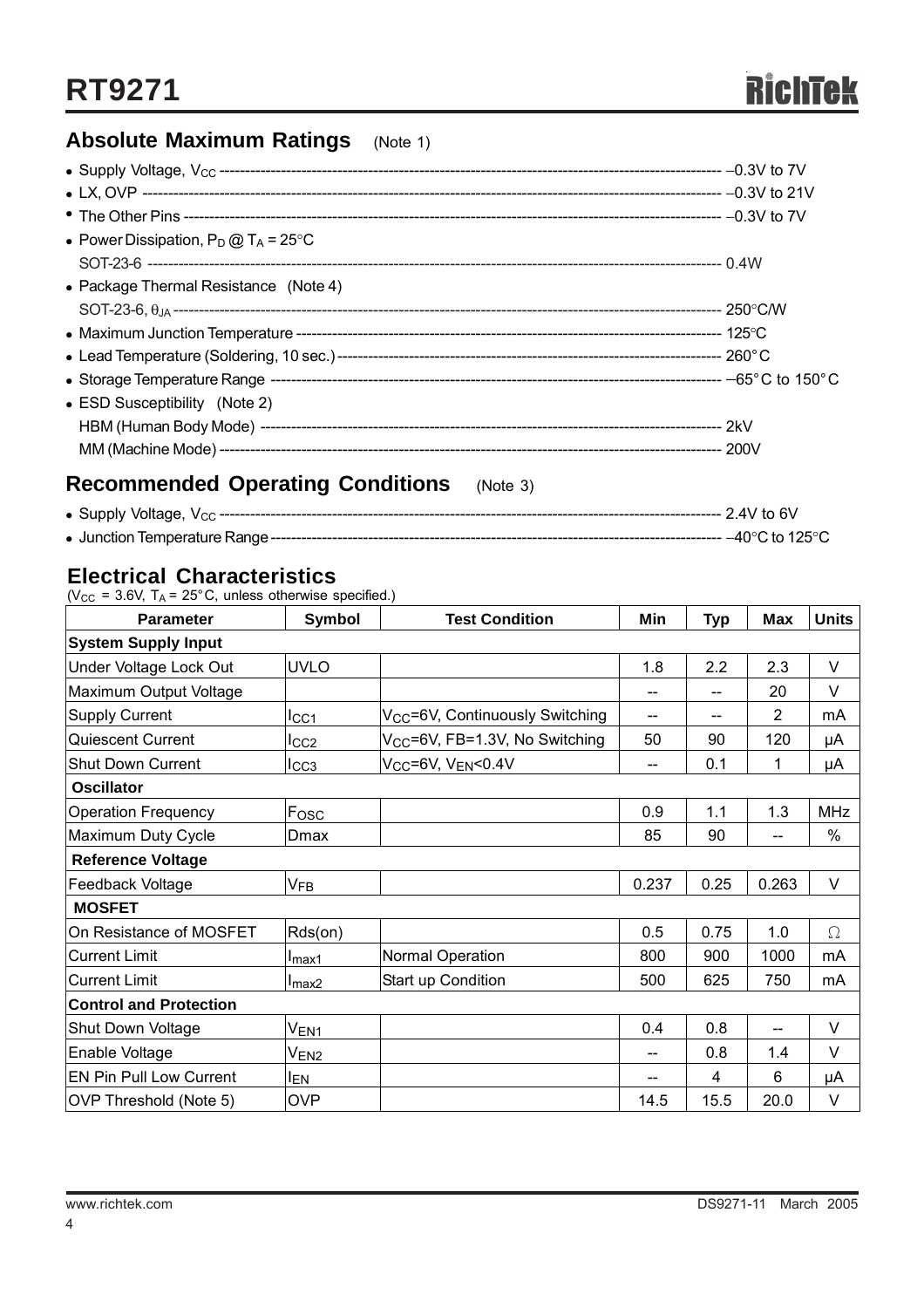# RichTek

- **Note 1.** Stresses listed as the above "Absolute Maximum Ratings" may cause permanent damage to the device. These are for stress ratings. Functional operation of the device at these or any other conditions beyond those indicated in the operational sections of the specifications is not implied. Exposure to absolute maximum rating conditions for extended periods may remain possibility to affect device reliability.
- **Note 2.** Devices are ESD sensitive. Handling precaution recommended.
- **Note 3.** The device is not guaranteed to function outside its operating conditions.
- **Note 4.** θ<sub>JA</sub> is measured in the natural convection at T<sub>A</sub> = 25°C on a low effective thermal conductivity test board of JEDEC 51-3 thermal measurement standard.
- **Note 5.** Floating the OVP pin to disable OVP function.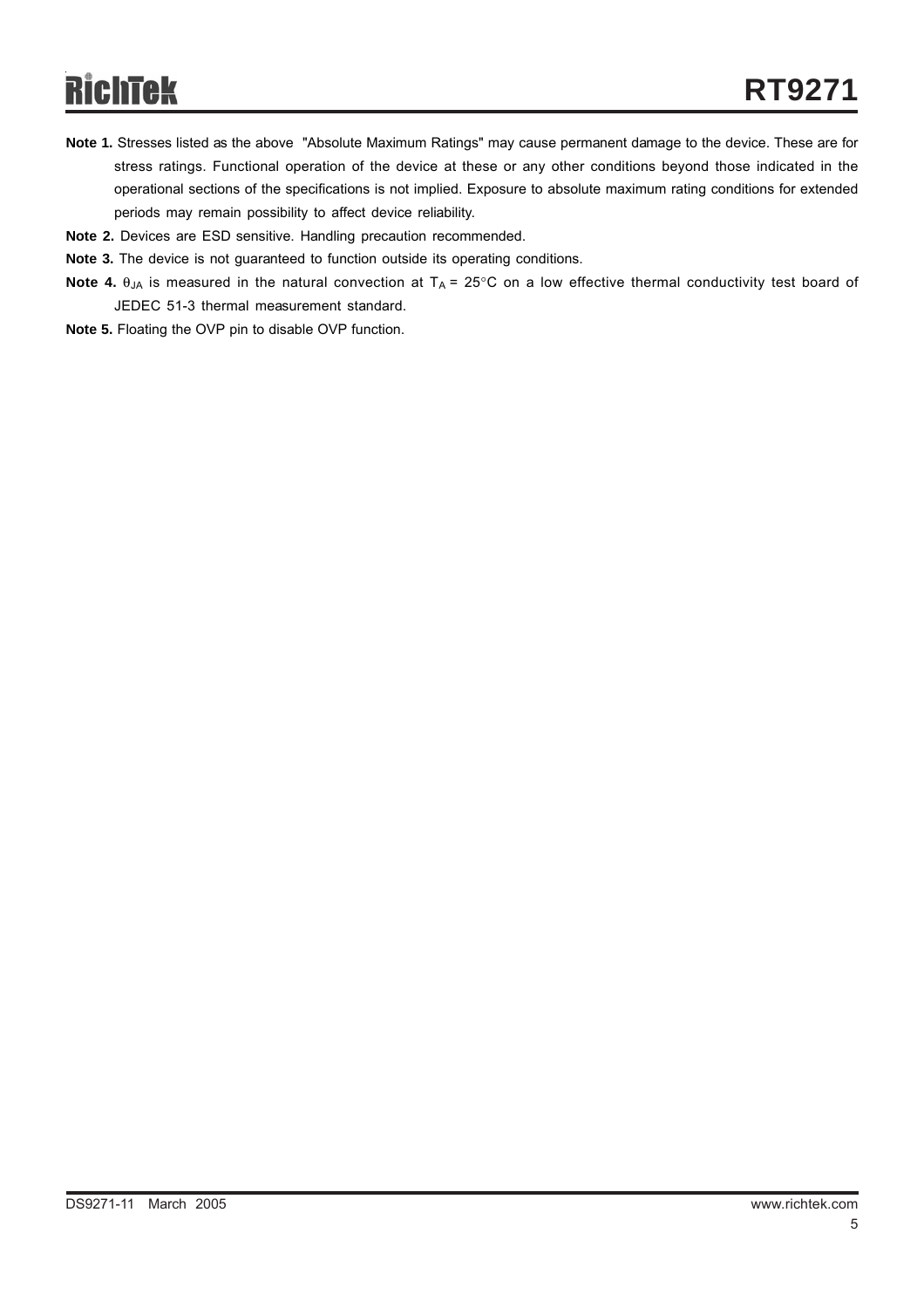## **Typical Operating Characteristics**

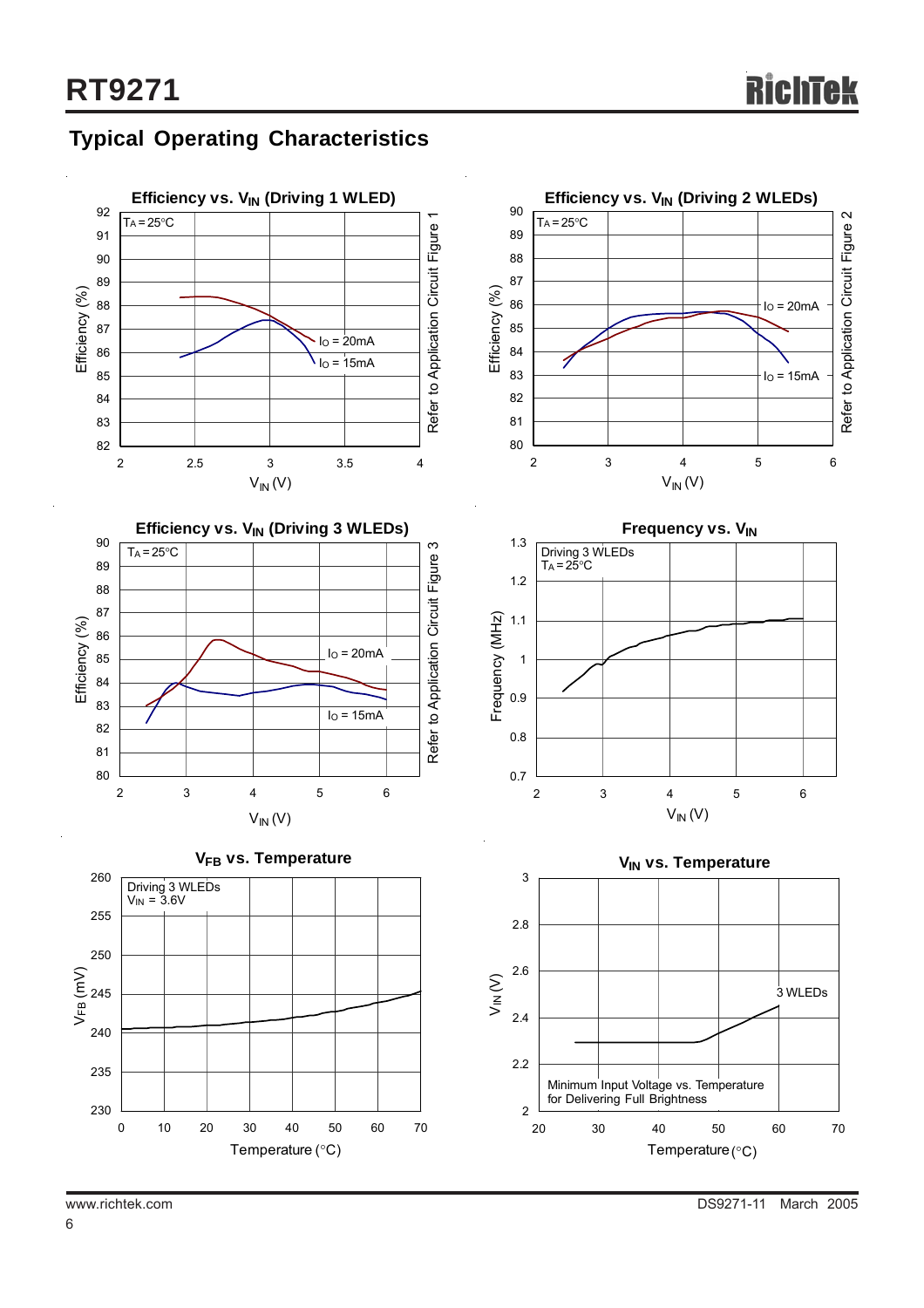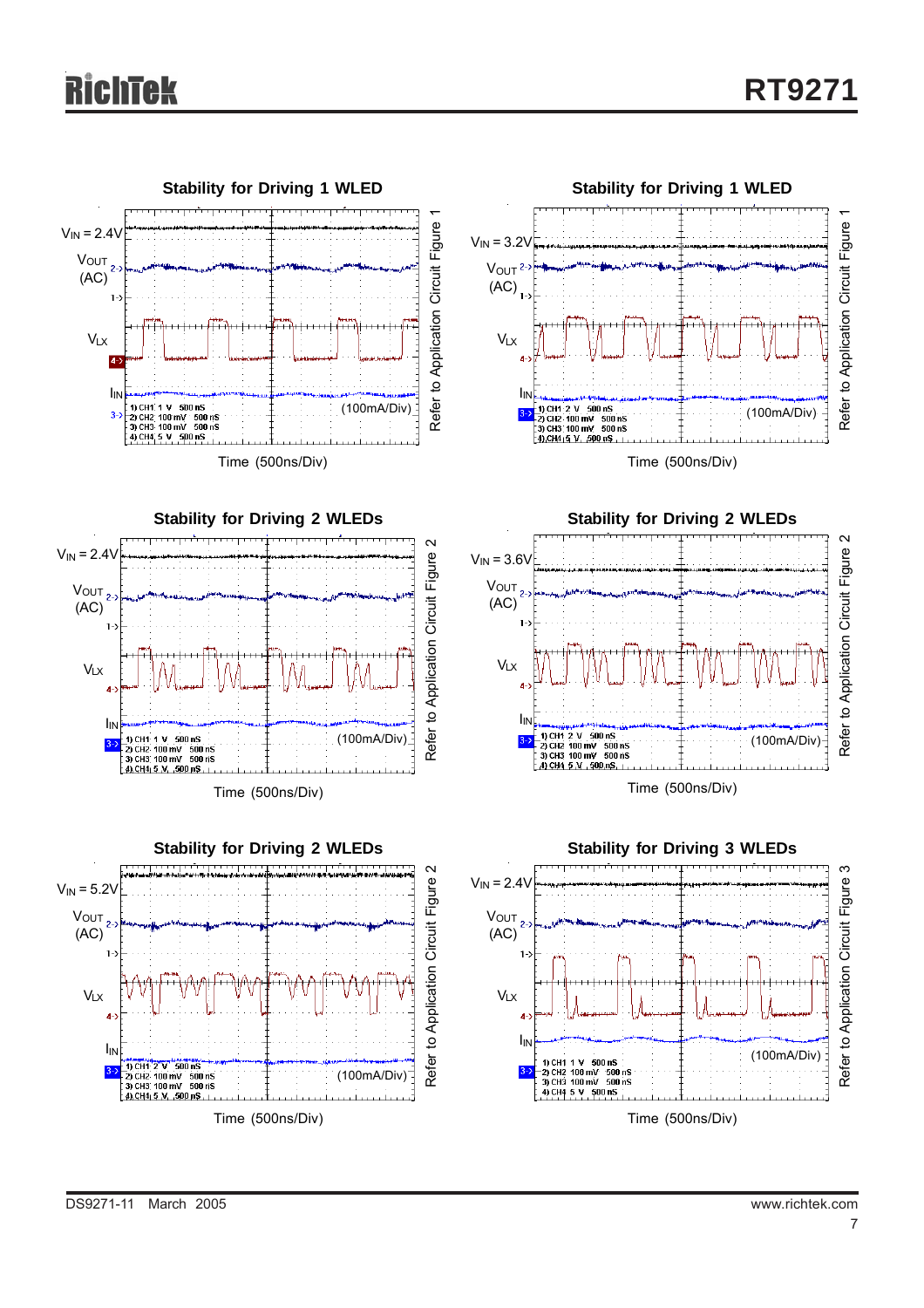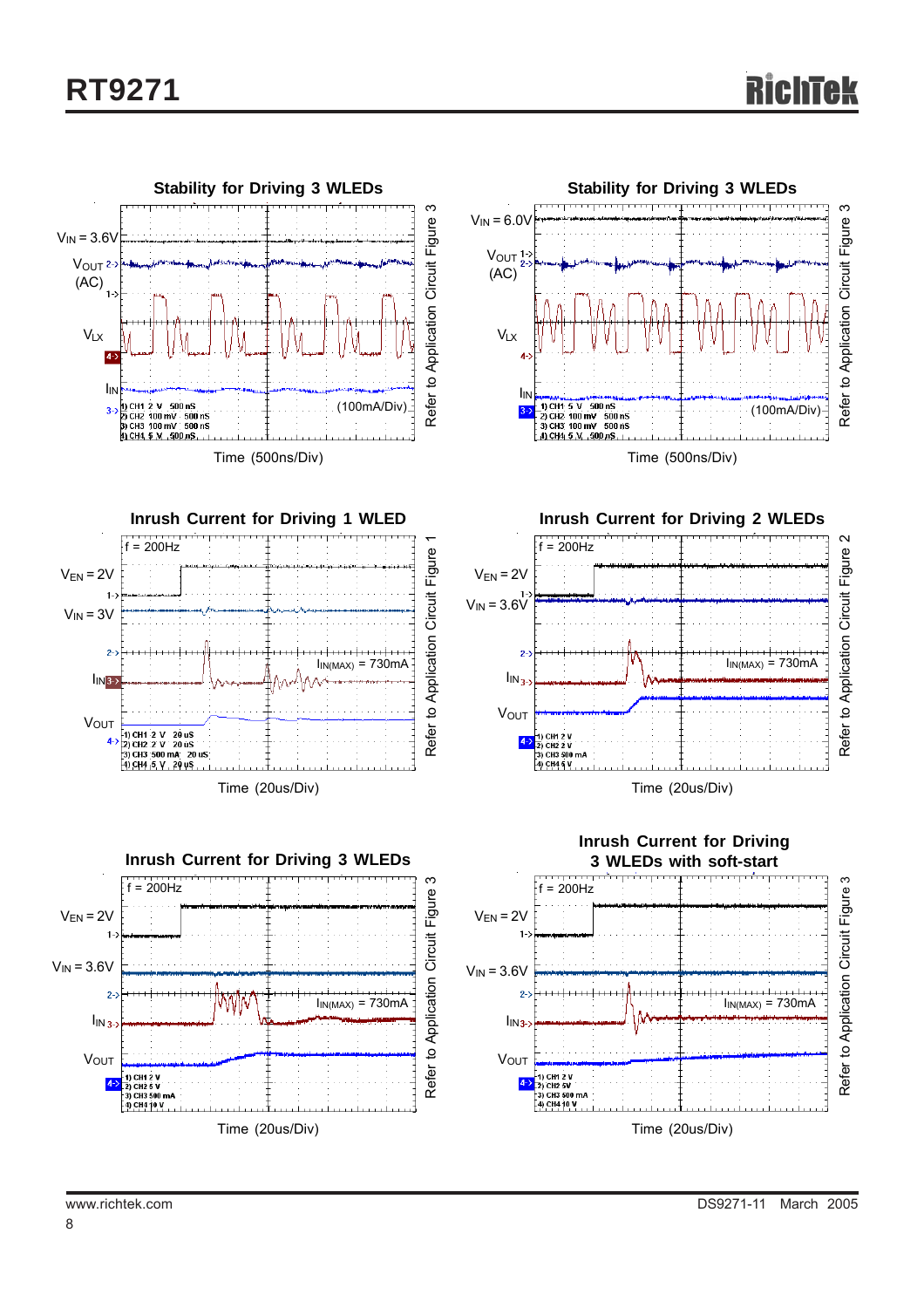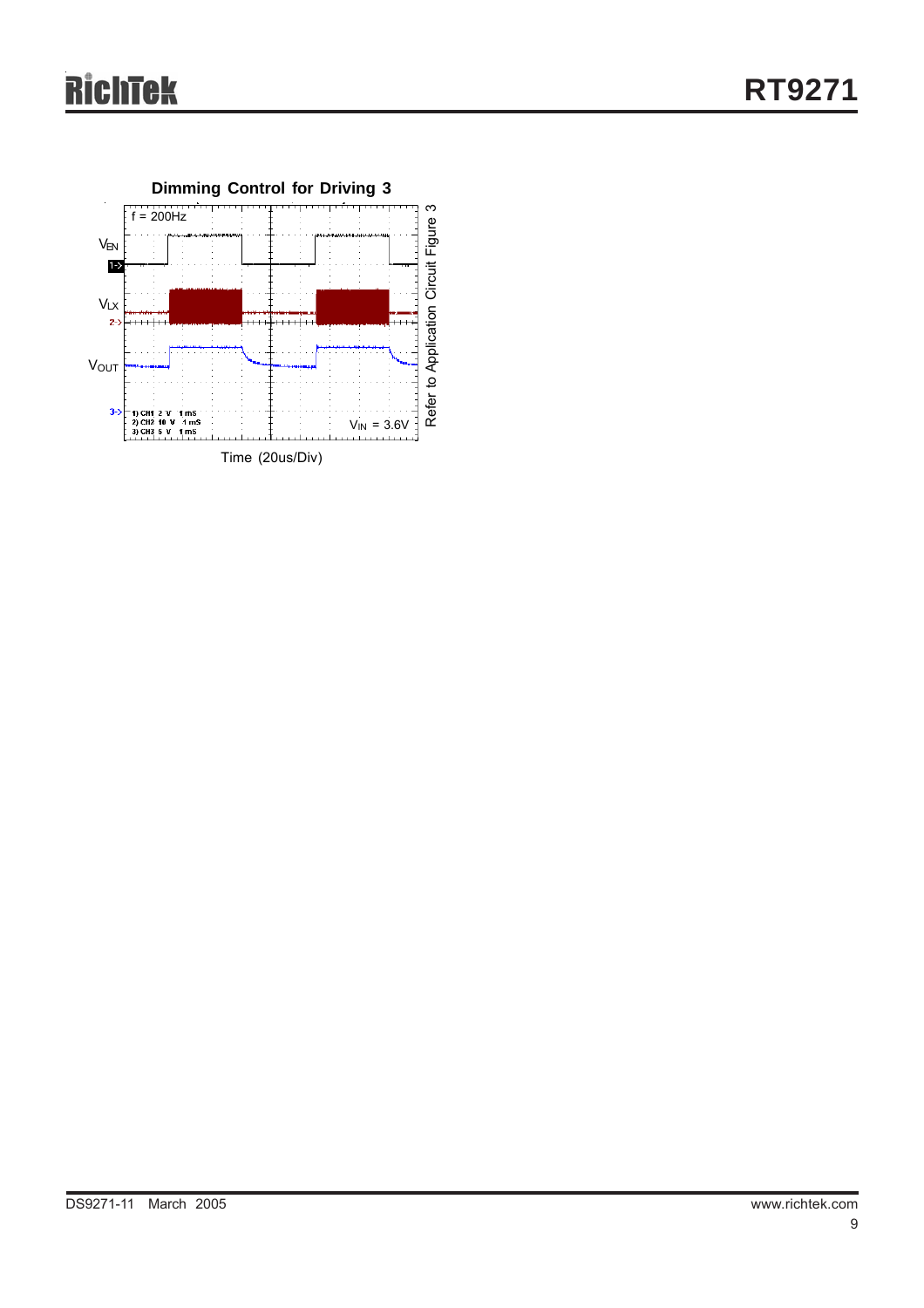## **Application Information**

### **LED Current Control**

The RT9271 regulates the LED current by setting the current sense resistor (R2) connecting to feedback and ground. The internal feedback reference voltage is 0.25V. The LED current can be set from following equation easily.

$$
R2 = 0.25 \frac{V}{ILED}
$$

In order to have an accurate LED current, precision resistors are preferred (1% is recommended). The table for R2 selection is shown below.

| R <sub>2</sub> Resistor Value Selection |
|-----------------------------------------|
|                                         |

| $I_{LED}$ (mA) | $R2(\Omega)$ |
|----------------|--------------|
| 5              | 49.9         |
| 10             | 24.9         |
| 12             | 21           |
| 15             | 16.5         |
| 20             | 12.4         |

Recommended Inductance and Rectifier (for Li-Ion cell)

| Condition |          | Inductance (H) Schottky Diode |
|-----------|----------|-------------------------------|
| 2 WLEDS   | 4.7u~10u | SS0520                        |
| 3 WLEDS   | 4.7u~10u | SS0520                        |

### **Dimming Control**

a. Using a PWM Signal to EN Pin

For controlling the LED brightness, the RT9271 can perform the dimming control by applying a PWM signal to EN pin. The average LED current is proportional to the PWM signal duty cycle. The magnitude of the PWM signal should be higher than the maximum enable voltage of EN pin, in order to let the dimming control perform correctly.



Figure 4. PWM Dimming Control Using the EN Pin

### b. Using a DC Voltage

Using a variable DC voltage to adjust the brightness is a popular method in some applications. The dimming control using a DC voltage circuit is shown in Figure 5. According to the Superposition Theorem, as the DC voltage increases, the voltage contributed to  $V_{FB}$  increases and the voltage drop on R2 decreases, i.e. the LED current decreases. For example, if the  $V_{DC}$  range is from 0V to 2.8V, the selection of resistors in Figure 5 sets dimming control of LED current from 20mA to 0mA.



Figure 5. Dimming Control Using a DC Voltage



Figure 6. Recommended Soft-Start Circuit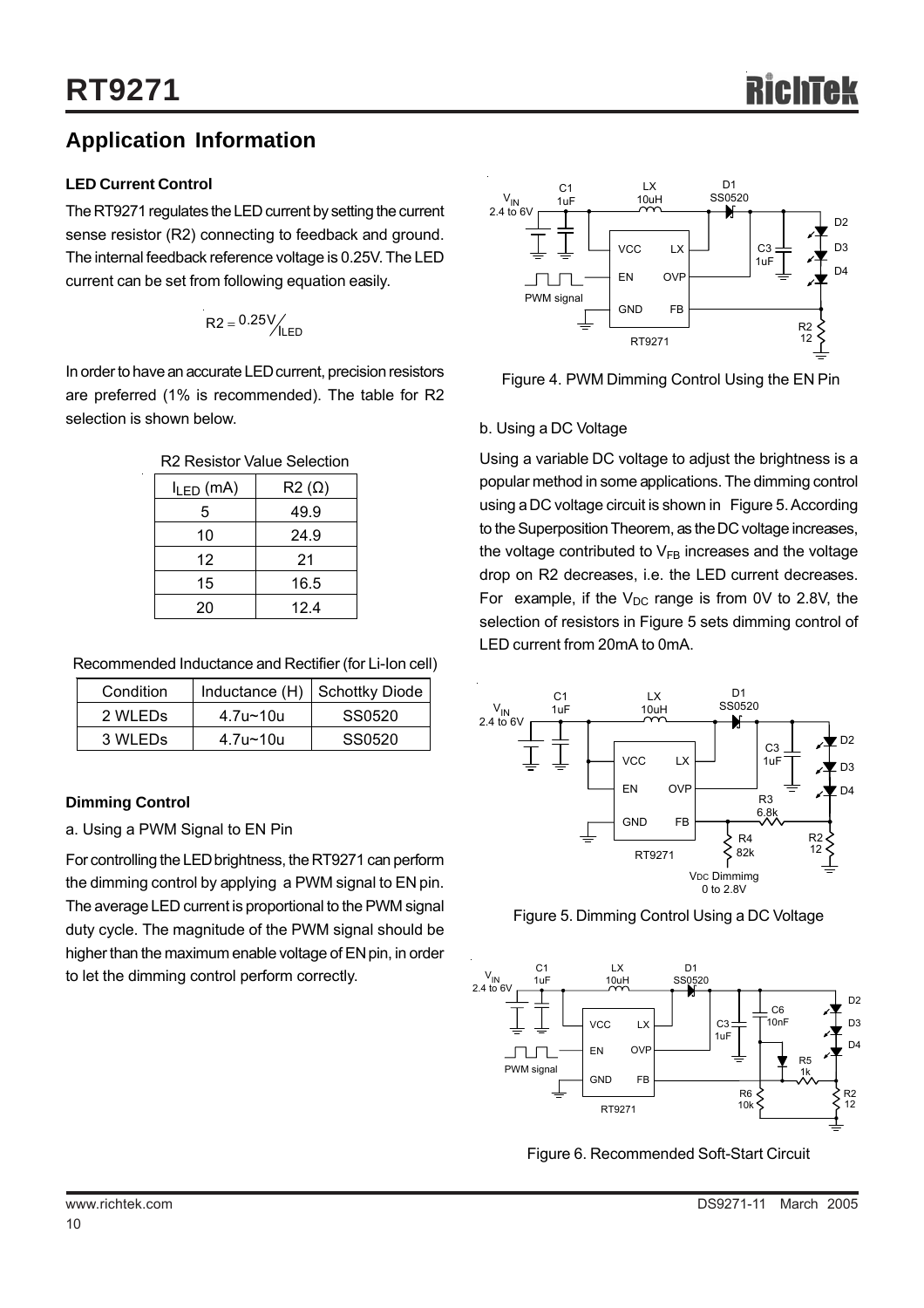### c. Using a Filtered PWM signal:

Another common application is using a filtered PWM signal as an adjustable DC voltage for LED dimming control. A filtered PWM signal acts as the DC voltage to regulate the output current. The recommended application circuit is shown in the Figure 7. In this circuit, the output ripple depends on the frequency of PWM signal. For smaller output voltage ripple (<100mV), the recommended frequency of 2.8V PWM signal should be above 2kHz. To fix the frequency of PWM signal and change the duty cycle of PWM signal can get different output current as Figure 8. According to the application circuit of Figure 7, output current is from 20.5mA to 5.5mA by adjusting the PWM duty cycle from 10% to 90%.



Figure 7. Filtered PWM Signal for LED Dimming Control



### **Constant Output Voltage for Backlight of Main Panel and Flashlight:**

Figure 9 is an application of RT9271 for backlight of main panel and flashlight. Setting the divider-resistors (R1 & R2) is to get a constant output voltage that depends on the forward voltage and the numbers of series-LEDs. There are three kinds of mode controlled by the switches backlight mode /flashlight mode /backlight + flashlight mode. It can turn on backlight or flashlight at one time or both at the same time. Applying different duty cycle of PWM signal above 22kHz to backlight's switch can also control the brightness. The following formula (1)(2) can determine R3 and R4.

$$
R3 = \frac{V_{OUT} - 3VFb - V_{DS}}{lb}
$$
 (1)

$$
R4 = \frac{V_{OUT} - 3VFf - V_{DS}}{If}
$$
 (2)

$$
V_{DS} = Ib \times R_{DS(ON)}
$$
 (3)



Figure 9. Constant output voltage for backlight and flashlight

### **Constant output voltage for backlight of main panel and keypad:**

Figure 10 is another application of RT9271 for backlight and keypad. Setting the divider-resistors (R1 & R2) is to get a constant output voltage that depends on the forward voltage and the numbers of series-LEDs. It can turn on backlight of main panel and keypad at the same time. Applying different duty cycle of PWM signal above 22kHz to the backlight's switch can also control the brightness of main panel's backlight. The keypad's backlight will keep the same brightness during the dimming control of main panel. Otherwise the brightness of keypad's s backlight can also change during the dimming control of main panel by using the application circuit as figure 5. The following formula (4)(5) can determine the resistors of Figure 10.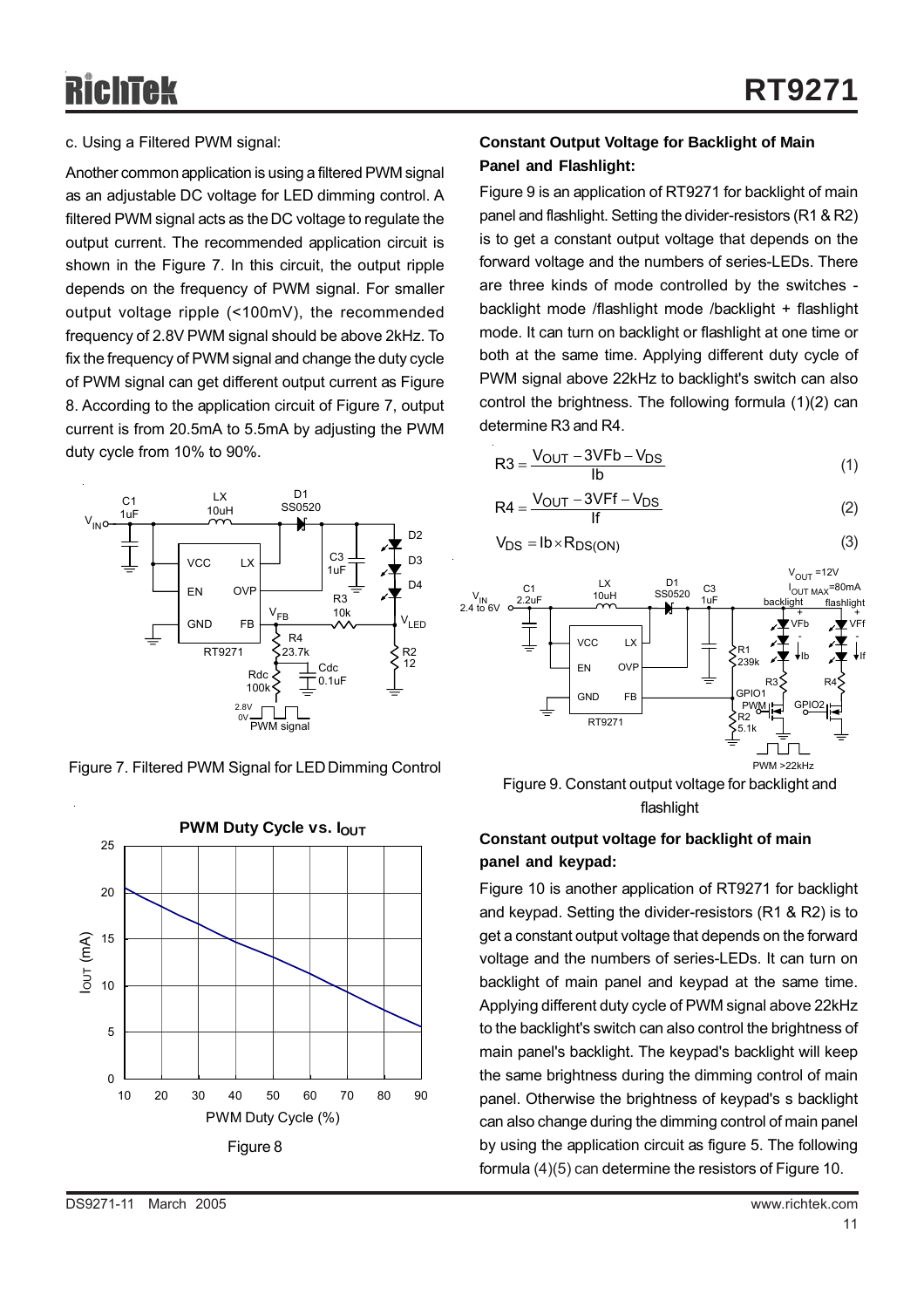$$
R3 = \frac{V_{OUT} - 3VFb - V_{DS}}{lb}
$$
 (4)

OUT  $R4 = R5 = R6 = \frac{V_{OUT} - 3VFk}{Ik}$ (5)

 $V_{DS} = lb \times R_{DS(ON)}$ 



(6)

Figure 10. Constant output voltage for backlight and keypad



Figure 11. Constant output current for backlight and keypad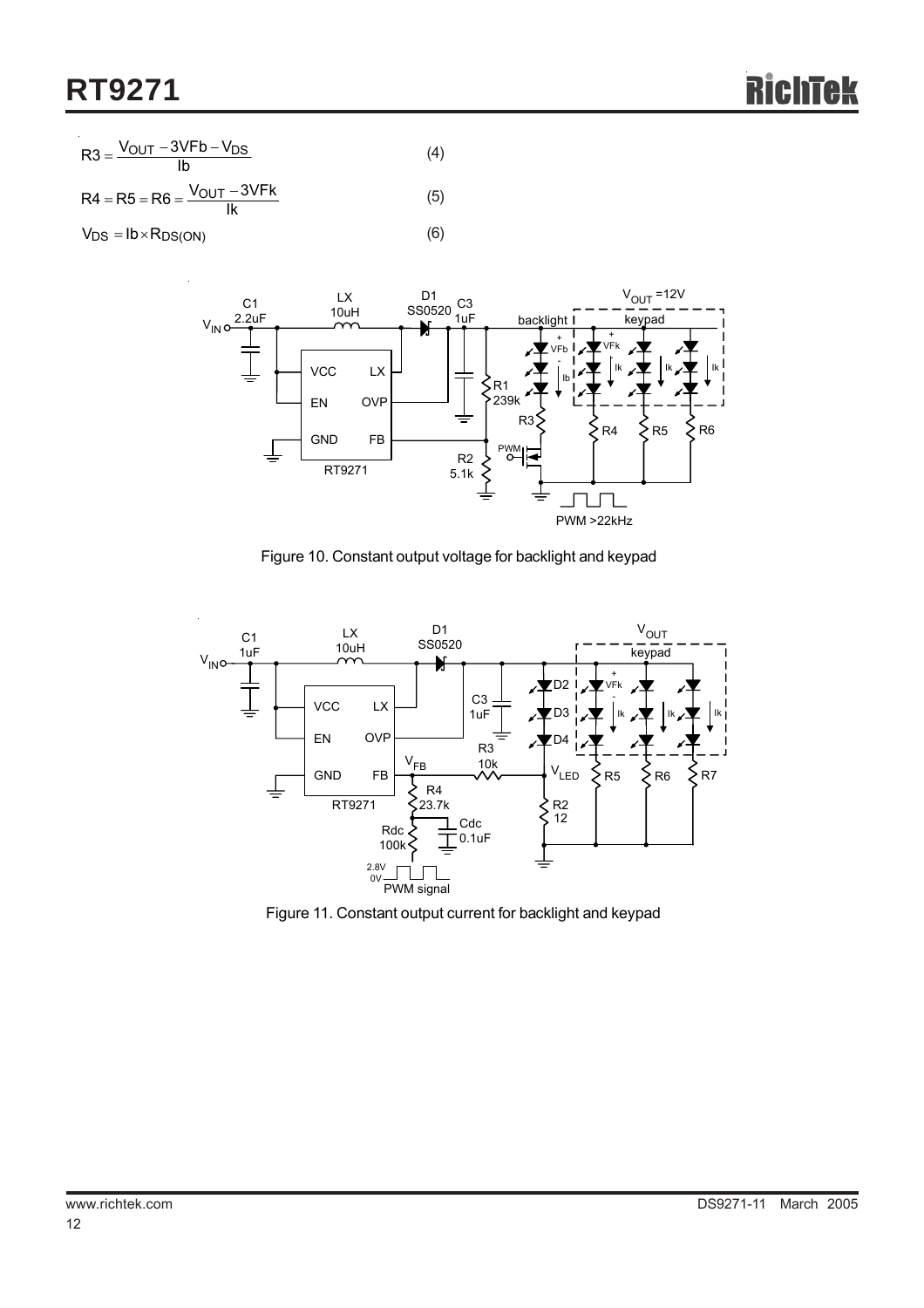# Richtek

### **Layout Guide**

- A full GND plane without gap break.
- $V_{CC}$  to GND noise bypass Short and wide connection for the 1 $\mu$ F MLCC capacitor between Pin6 and Pin2.
- Minimized LX node copper area to reduce EMI.
- Minimized FB node copper area and keep far away from noise sources.



**EVB Circuit**

### **Board Layout Example (2-Layer EVB Board)**

(Refer to EVB Circuit)





- Top Layer -  $\qquad \qquad$  - Bottom Layer -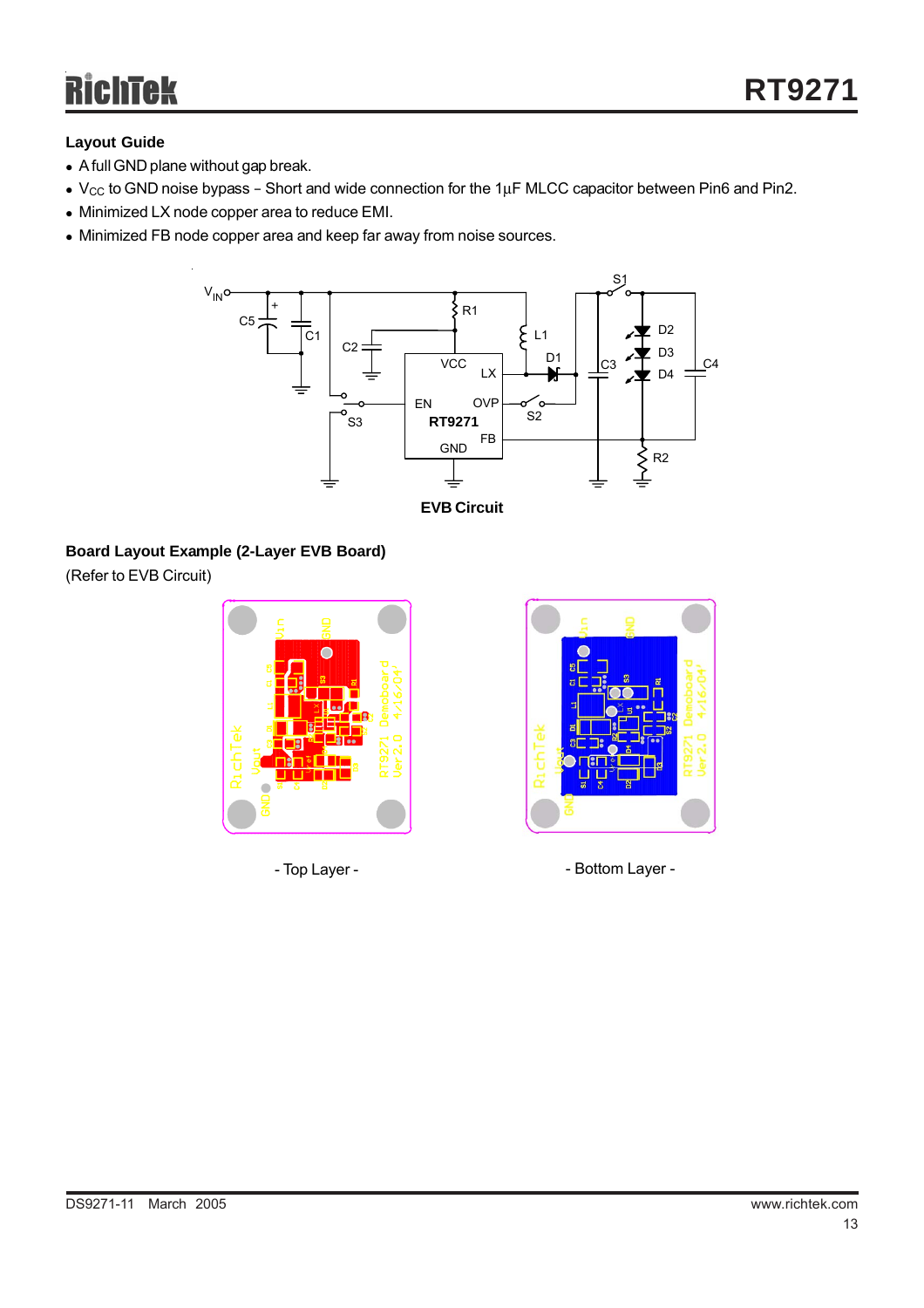## **Outline Dimension**



|                | <b>Dimensions In Millimeters</b> |       | <b>Dimensions In Inches</b> |            |
|----------------|----------------------------------|-------|-----------------------------|------------|
| <b>Symbol</b>  | Min                              | Max   | Min                         | <b>Max</b> |
| A              | 0.889                            | 1.295 | 0.035                       | 0.051      |
| A <sub>1</sub> | 0.000                            | 0.152 | 0.000                       | 0.006      |
| B              | 1.397                            | 1.803 | 0.055                       | 0.071      |
| b              | 0.356                            | 0.559 | 0.014                       | 0.022      |
| С              | 2.591                            | 2.997 | 0.102                       | 0.118      |
| D              | 2.692                            | 3.099 | 0.106                       | 0.122      |
| e              | 0.838                            | 1.041 | 0.033                       | 0.041      |
| н              | 0.080                            | 0.254 | 0.003                       | 0.010      |
|                | 0.300                            | 0.610 | 0.012                       | 0.024      |

**SOT-23-5 Surface Mount Package**